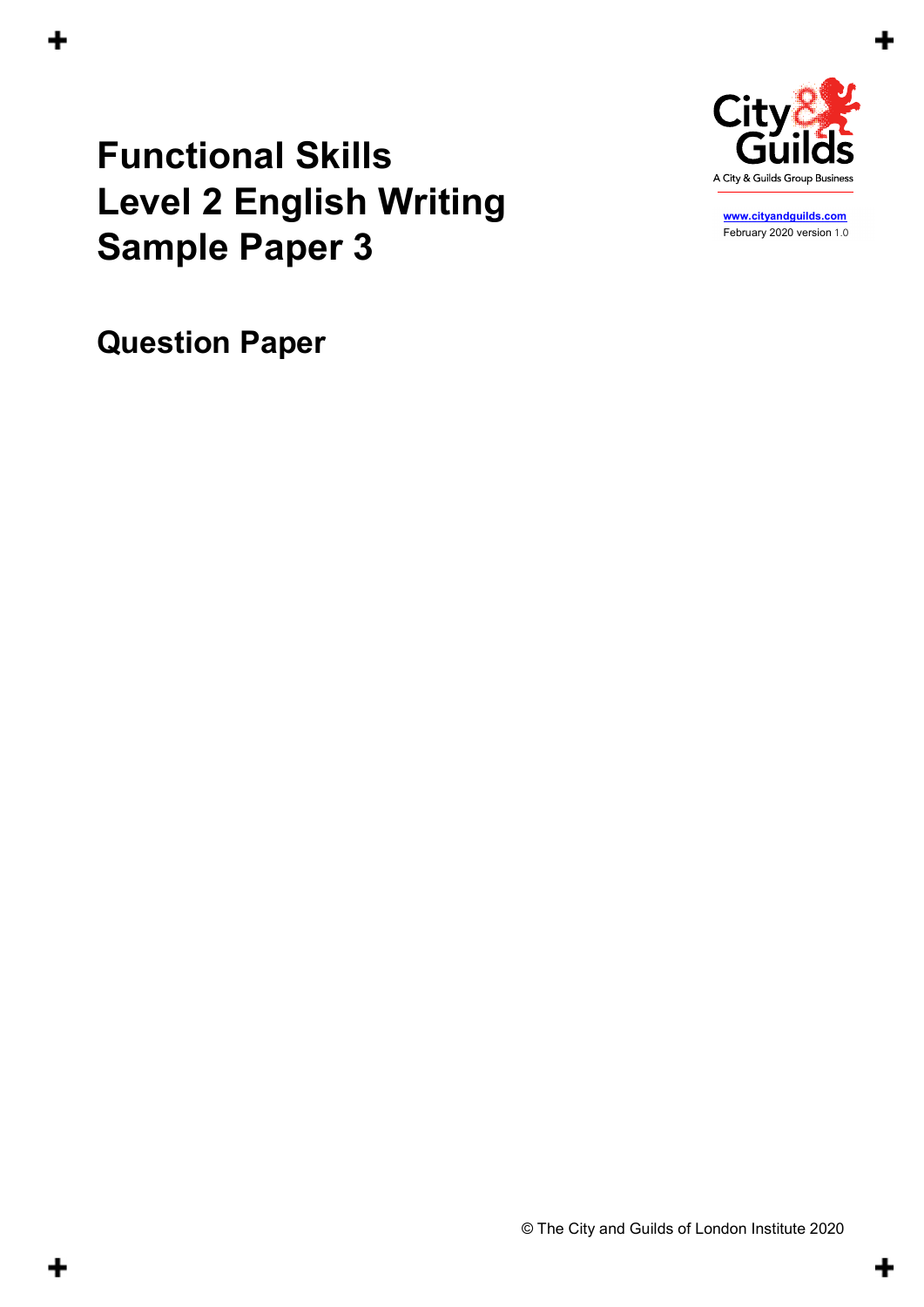

# Level 2 Functional Skills English Writing Sample paper 3



| Candidate Name (First, Middle, Last) |  |  |
|--------------------------------------|--|--|
|                                      |  |  |

Candidate enrolment number DOB (DDMMYYYY)

Candidate signature and declaration\*

Assessment date (DDMMYYYY) Centre number

#### General information:

- The duration of this paper is 1 hour 20 minutes.
- The maximum mark for each question is shown.
- The total number of marks available is 54.

#### General instructions:

- Read each question carefully.
- Answer both questions.
- Dictionaries, electronic grammar and spell checkers are not permitted.

\*I declare that I have no prior knowledge of the questions in this assessment and that I will not share any information about the questions.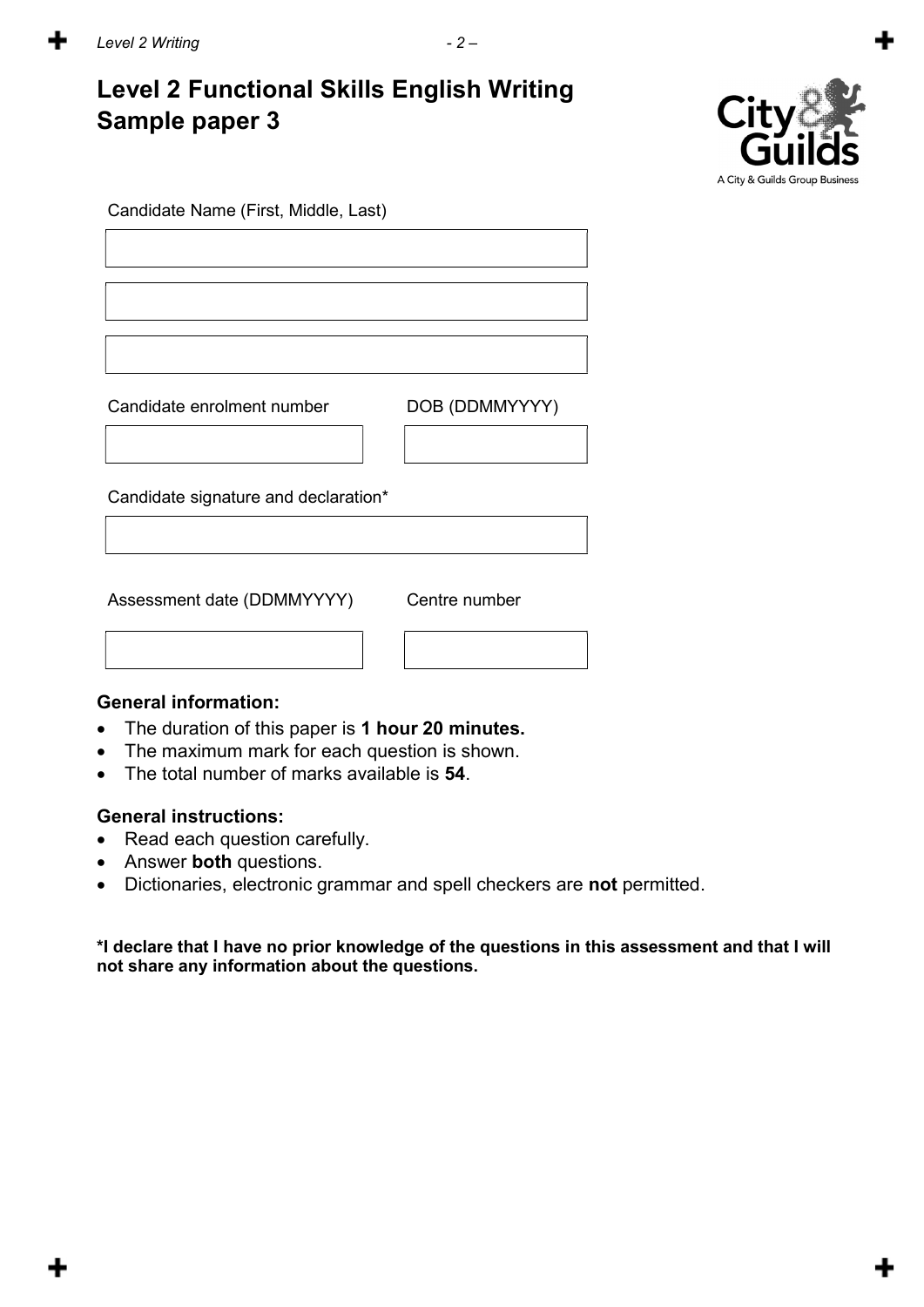



## Question 1

### You will be assessed on:

- Communicating information, ideas and opinions clearly, coherently and effectively
- Communicating with appropriate detail to suit purpose and audience
- Using appropriate format and structure for purpose and audience
- Conveying clear meaning and establishing cohesion using organisational markers
- Using appropriate language and register for purpose and audience
- Constructing complex sentences consistently and accurately, using paragraphs where appropriate
- Using correct spelling, punctuation and grammar.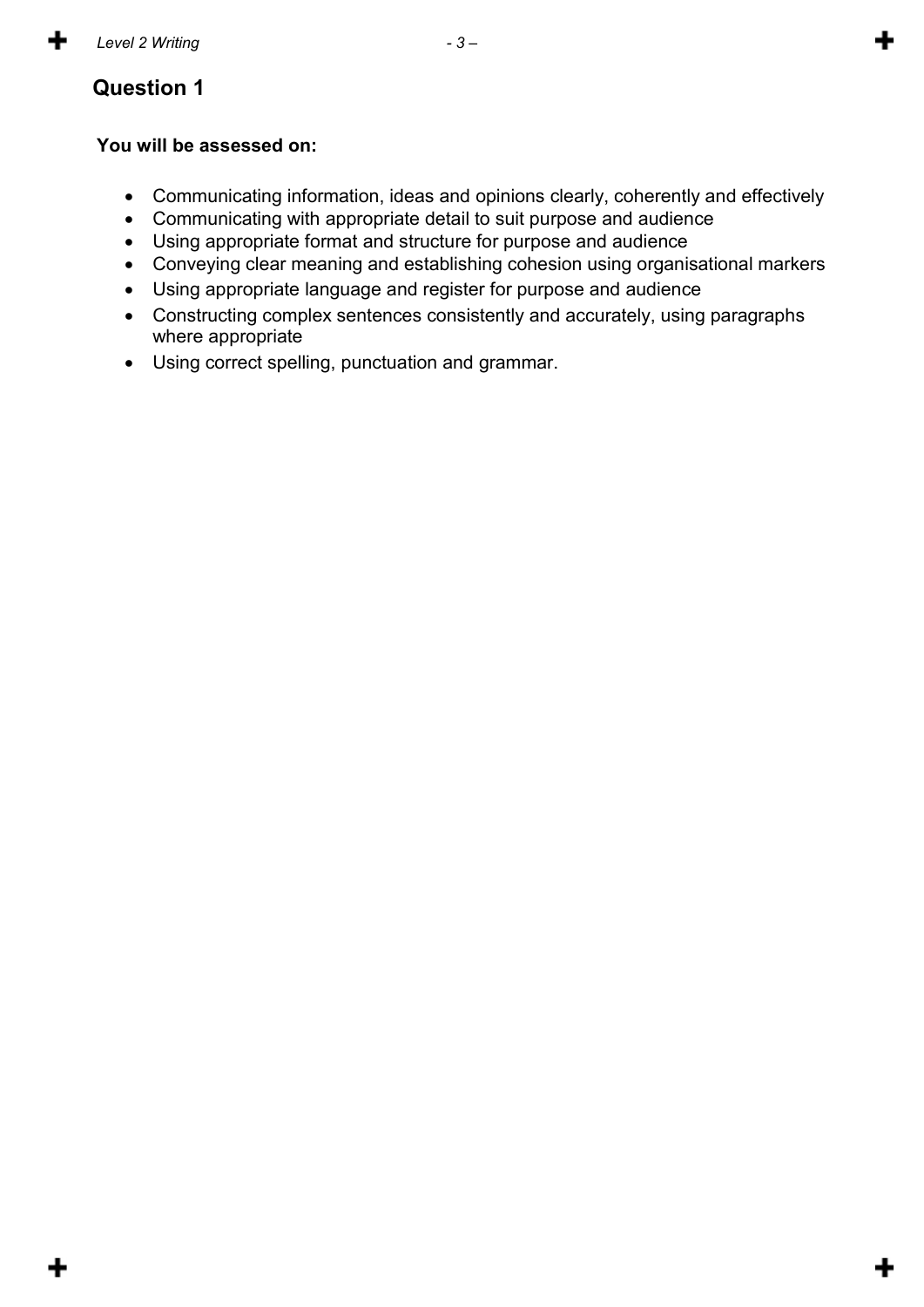

# Question 1

You work in the Head Office of a large high street clothes retailer that has many branches throughout England. One of your responsibilities is to visit the company's shops as a mystery shopper and to report back to the Head Office on your experience.

Your task: write a report to give to your Manager about your visit to one of the shops.

Your report should include:

- details of your visit
- appearance and tidiness of the store
- availability of staff to help you
- customer service skills and attitude of the staff
- stock availability.

### We suggest you write about 300 words.

(27 marks)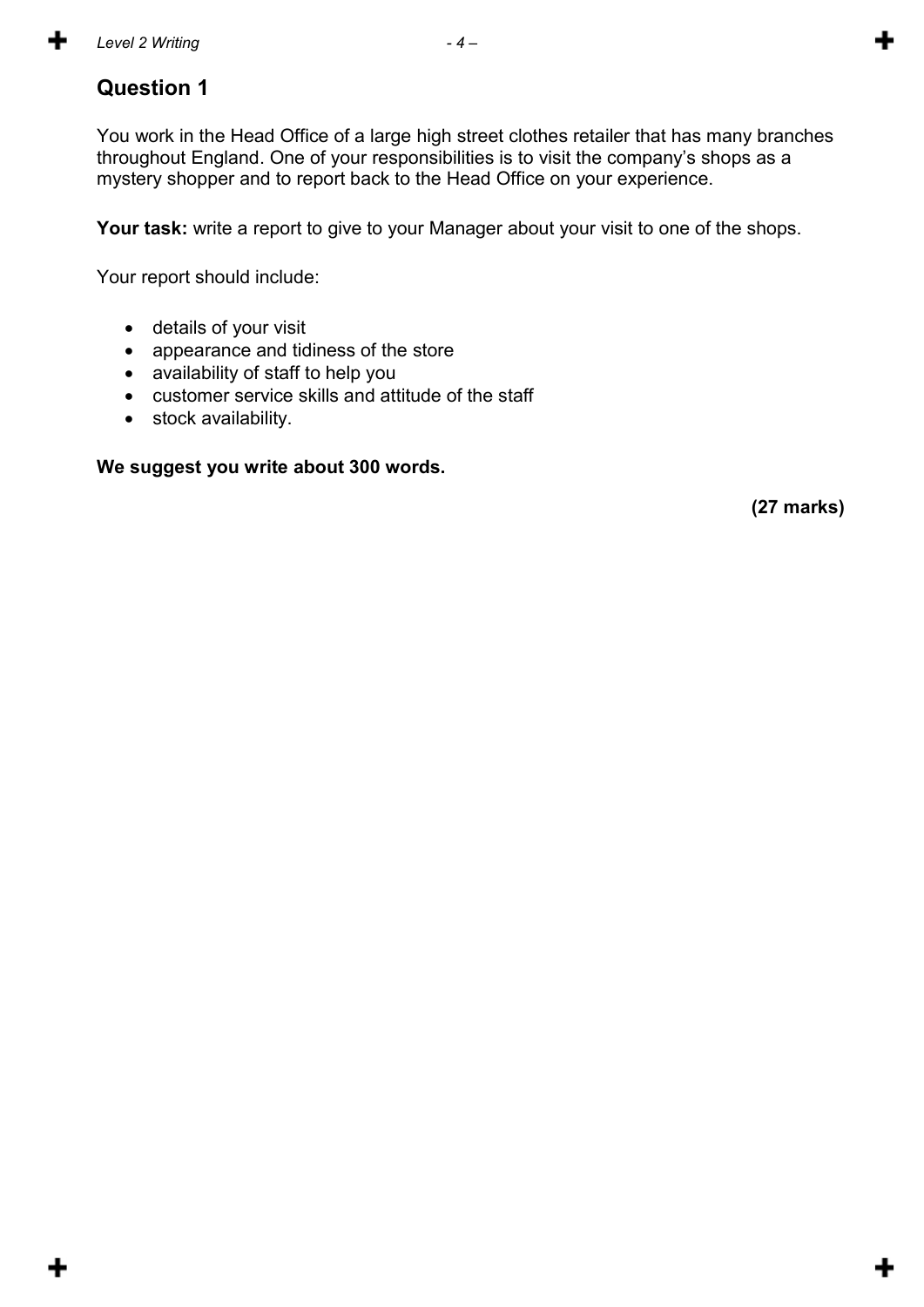

You may use the space below for planning and drafting.

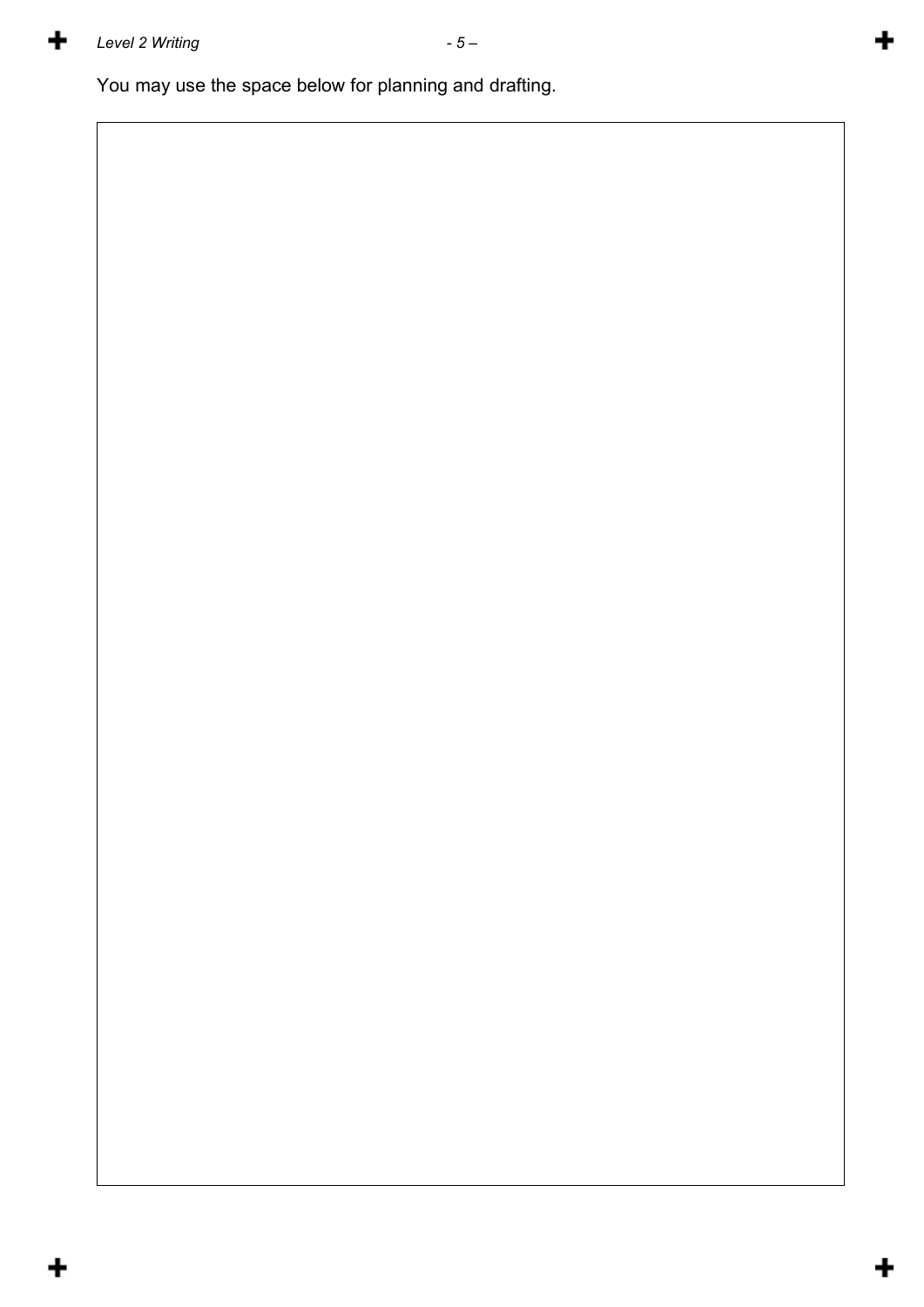

Question 1 – Write your report here.

÷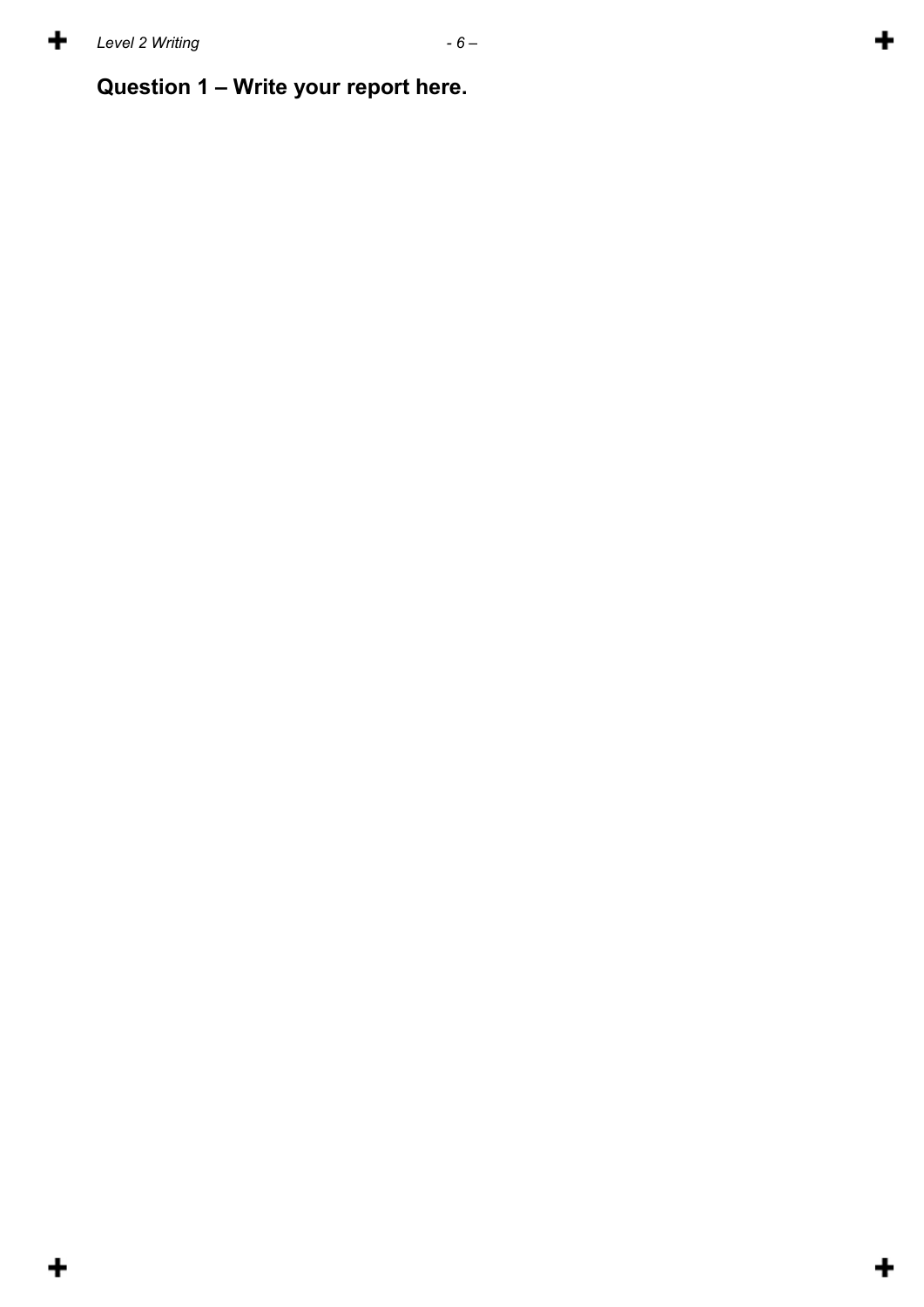

÷

 $\ddot{}$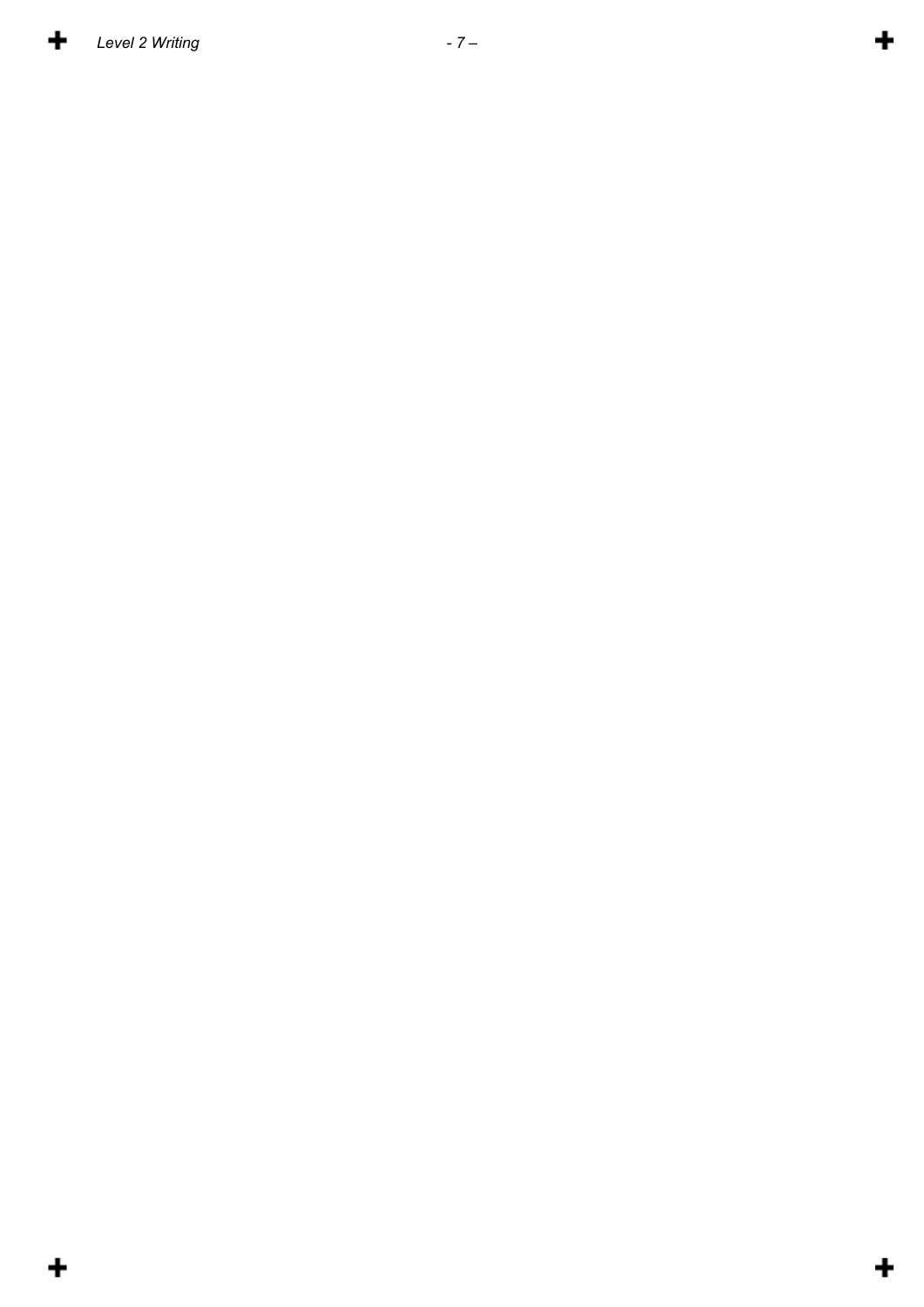



 $\ddagger$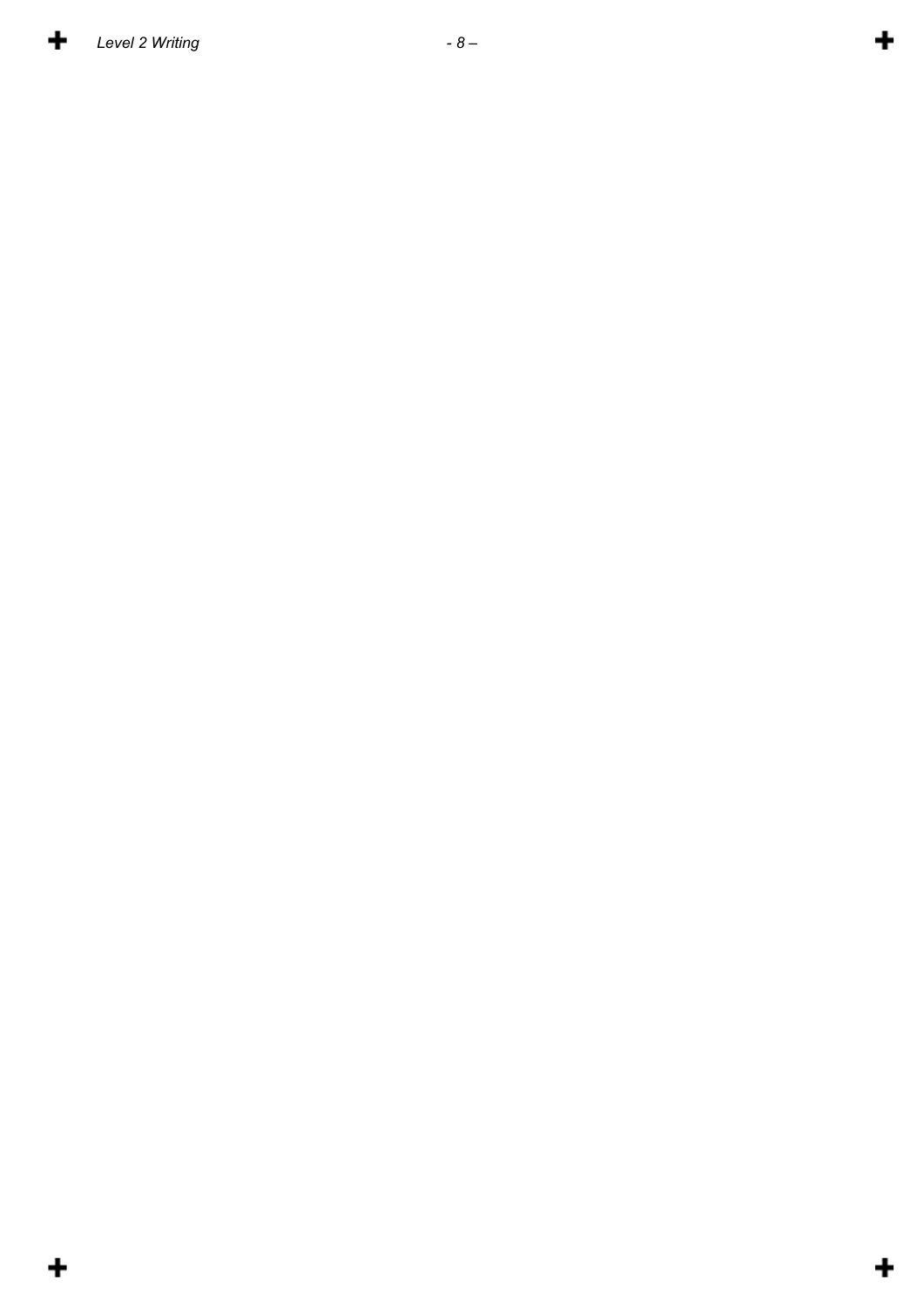

٠

 $\ddagger$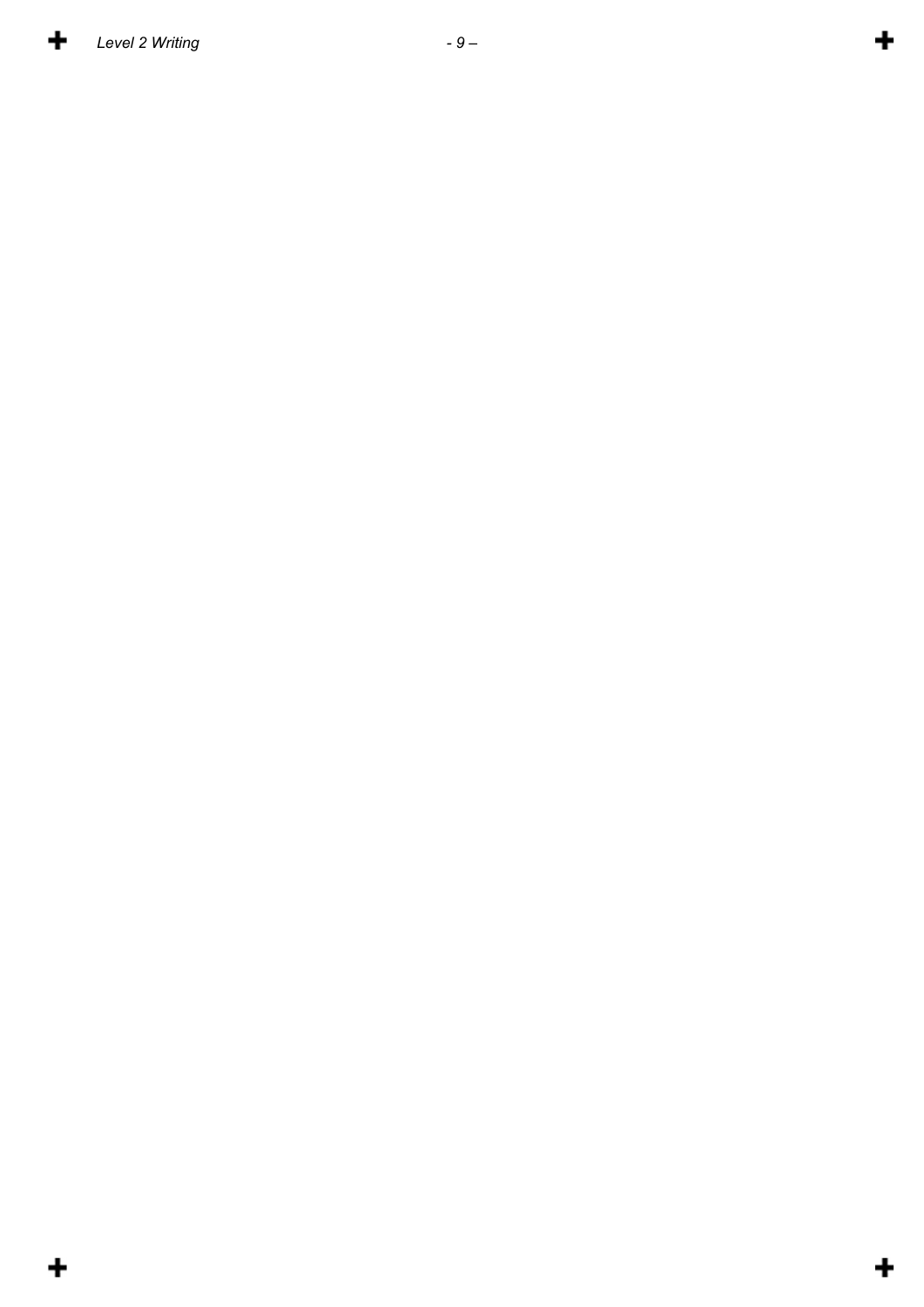



### Question 2

### You will be assessed on:

- Communicating information, ideas and opinions clearly, coherently and effectively
- Communicating with appropriate detail to suit purpose and audience
- Using appropriate format and structure for purpose and audience
- Conveying clear meaning and establishing cohesion using organisational markers
- Using appropriate language and register for purpose and audience
- Constructing complex sentences consistently and accurately, using paragraphs where appropriate
- Using correct spelling, punctuation and grammar.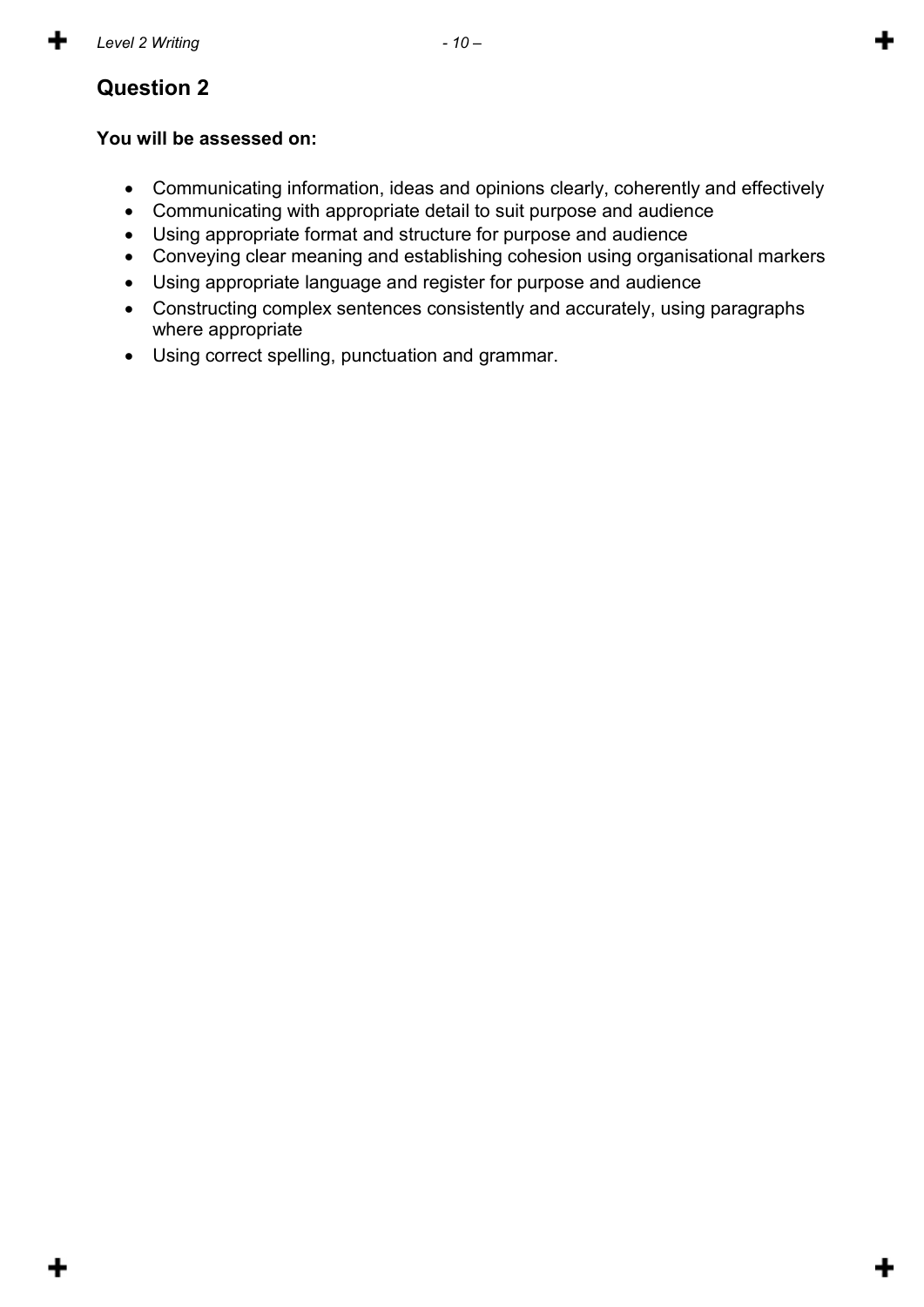

# Question 2

You work for WeSell2U, an online seller of films, books and TV box sets. When a sequel to a film or a book is due to be released, or a new episode of a TV drama is coming out, your company posts a blog explaining what happened previously and describing the main characters.

Your task: write a narrative that outlines the plot of your favourite film, book or an episode of a TV series, to tell potential customers of the WeSell2U website what happened.

We suggest you write about 300 words.

(27 marks)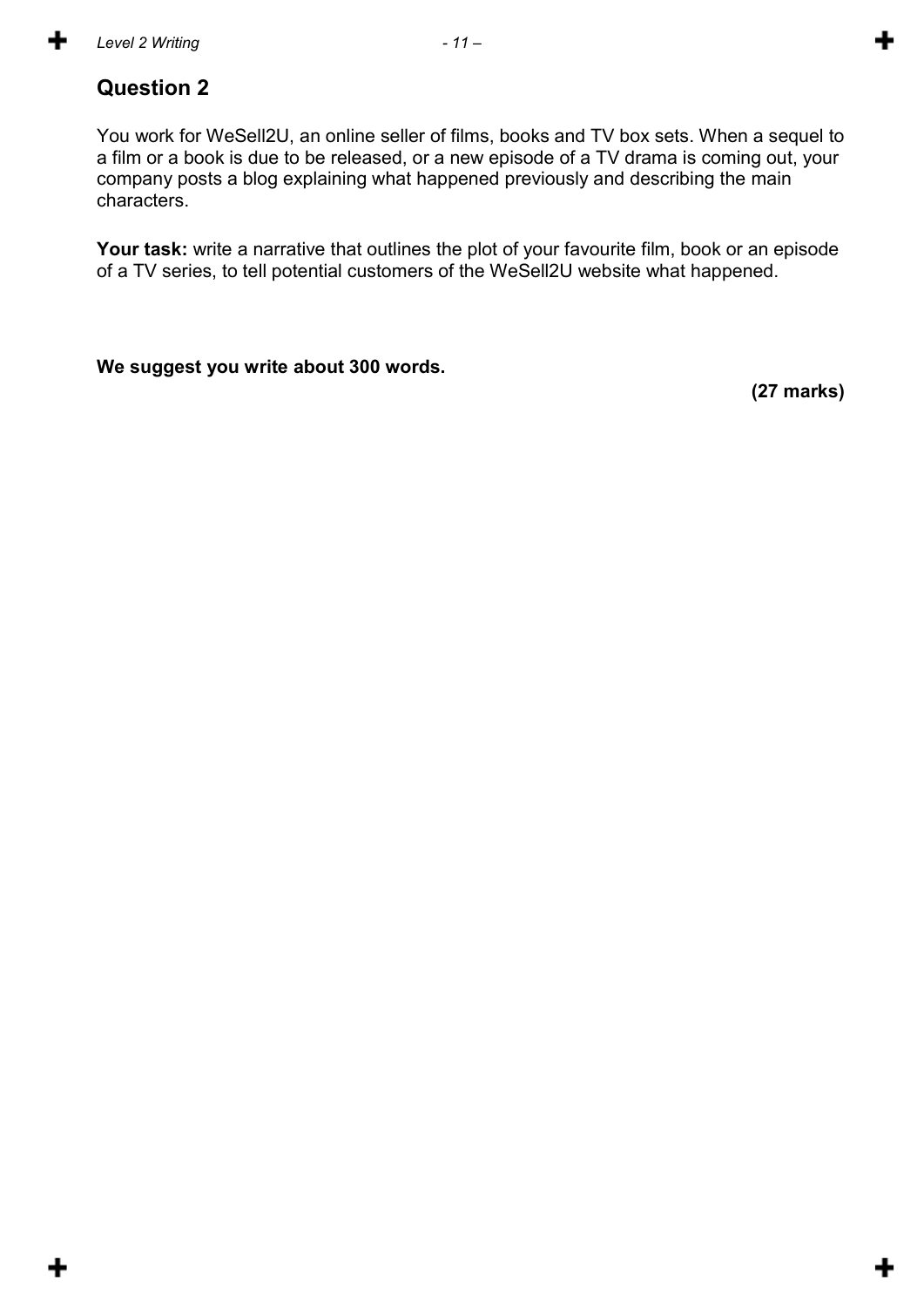

You may use the space below for planning and drafting.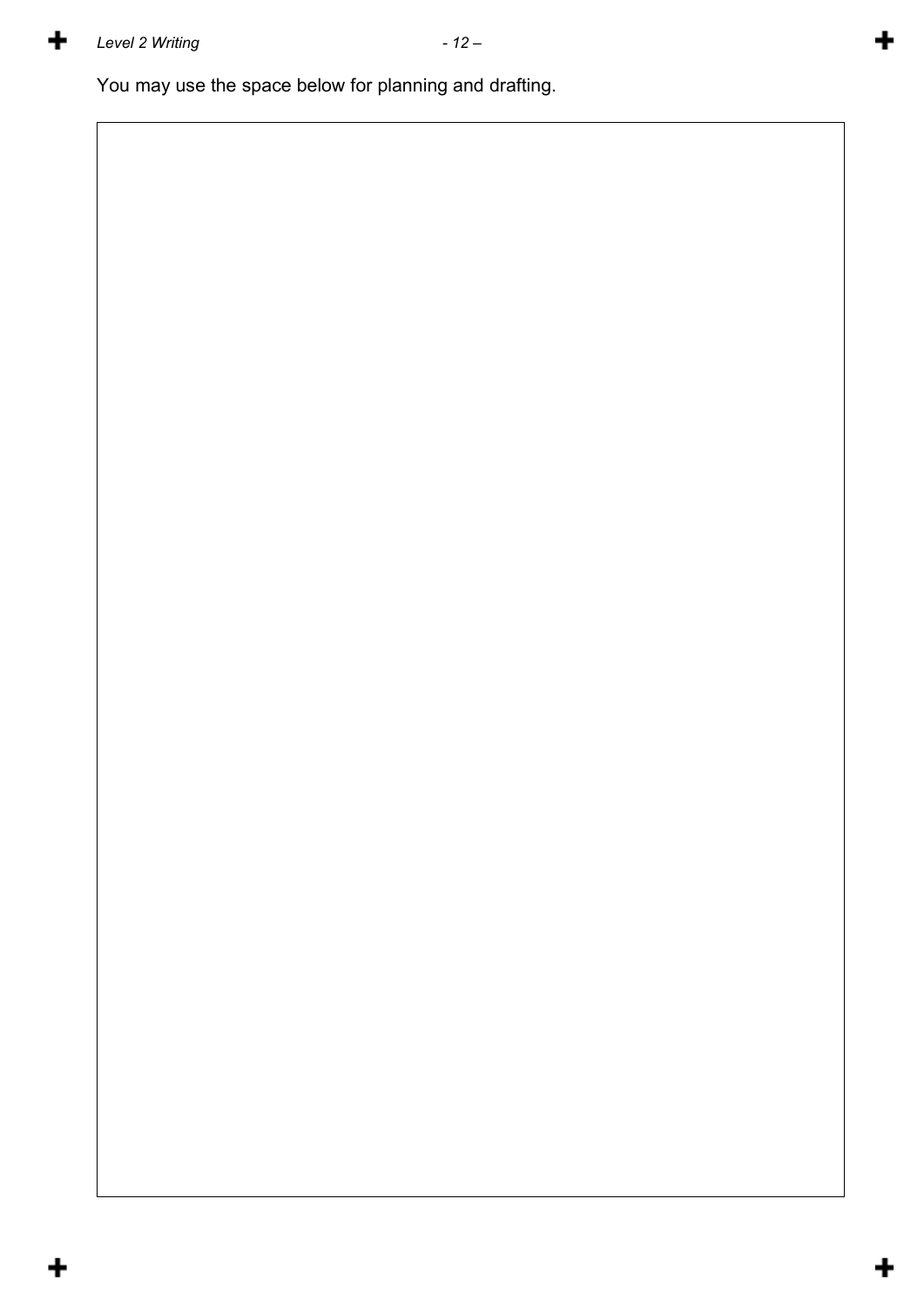

٠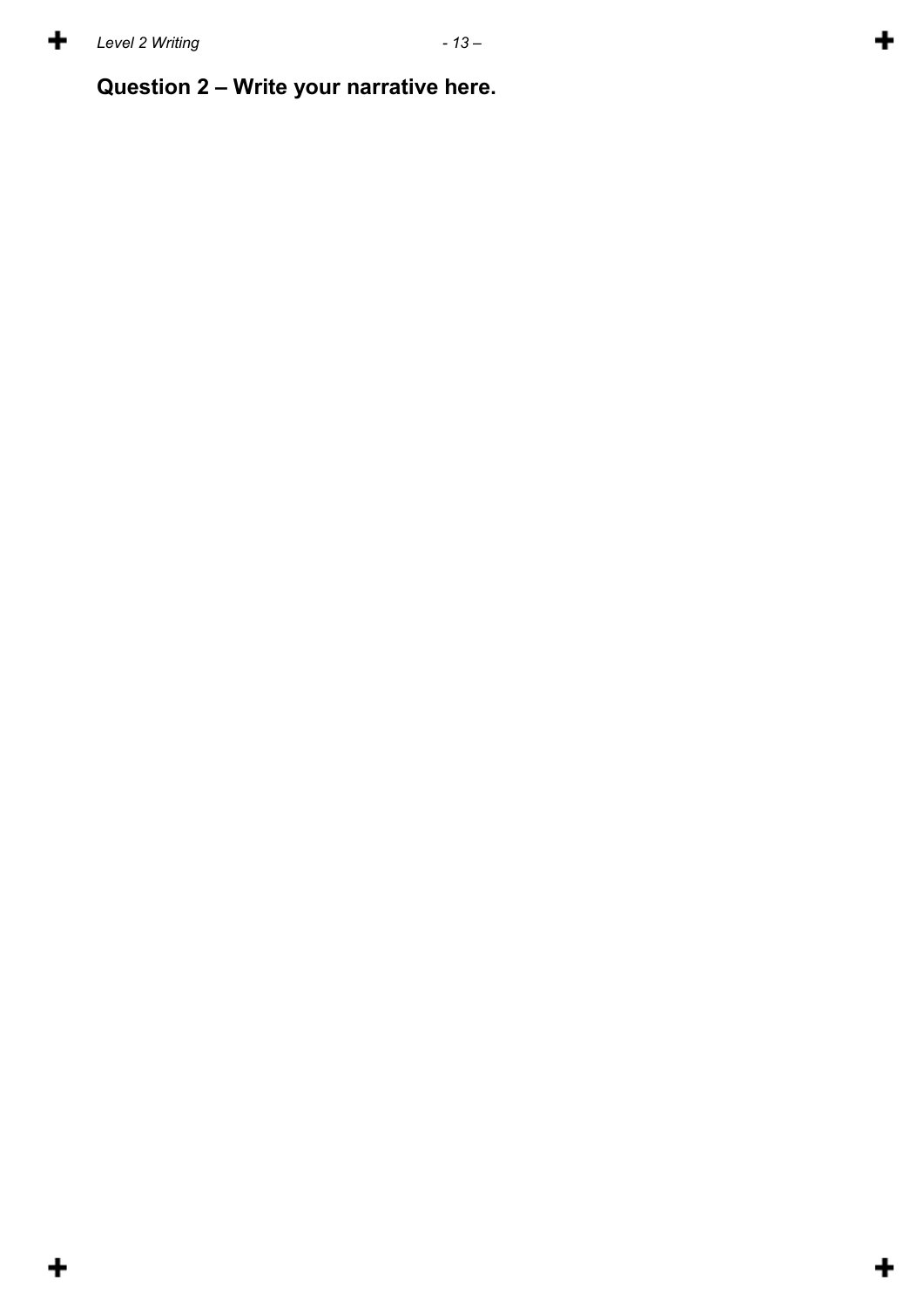

٠

 $\ddagger$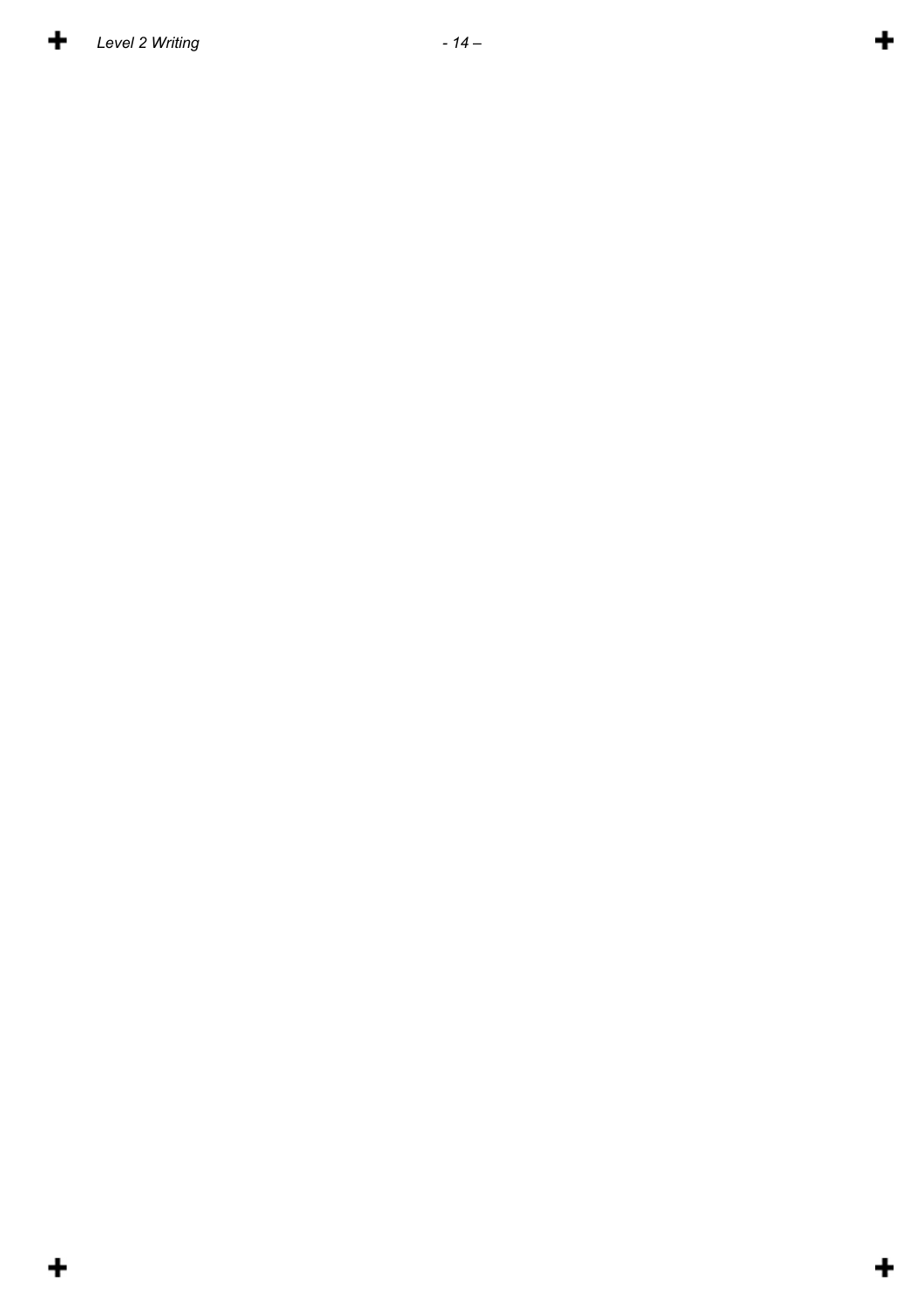

٠

 $\ddot{}$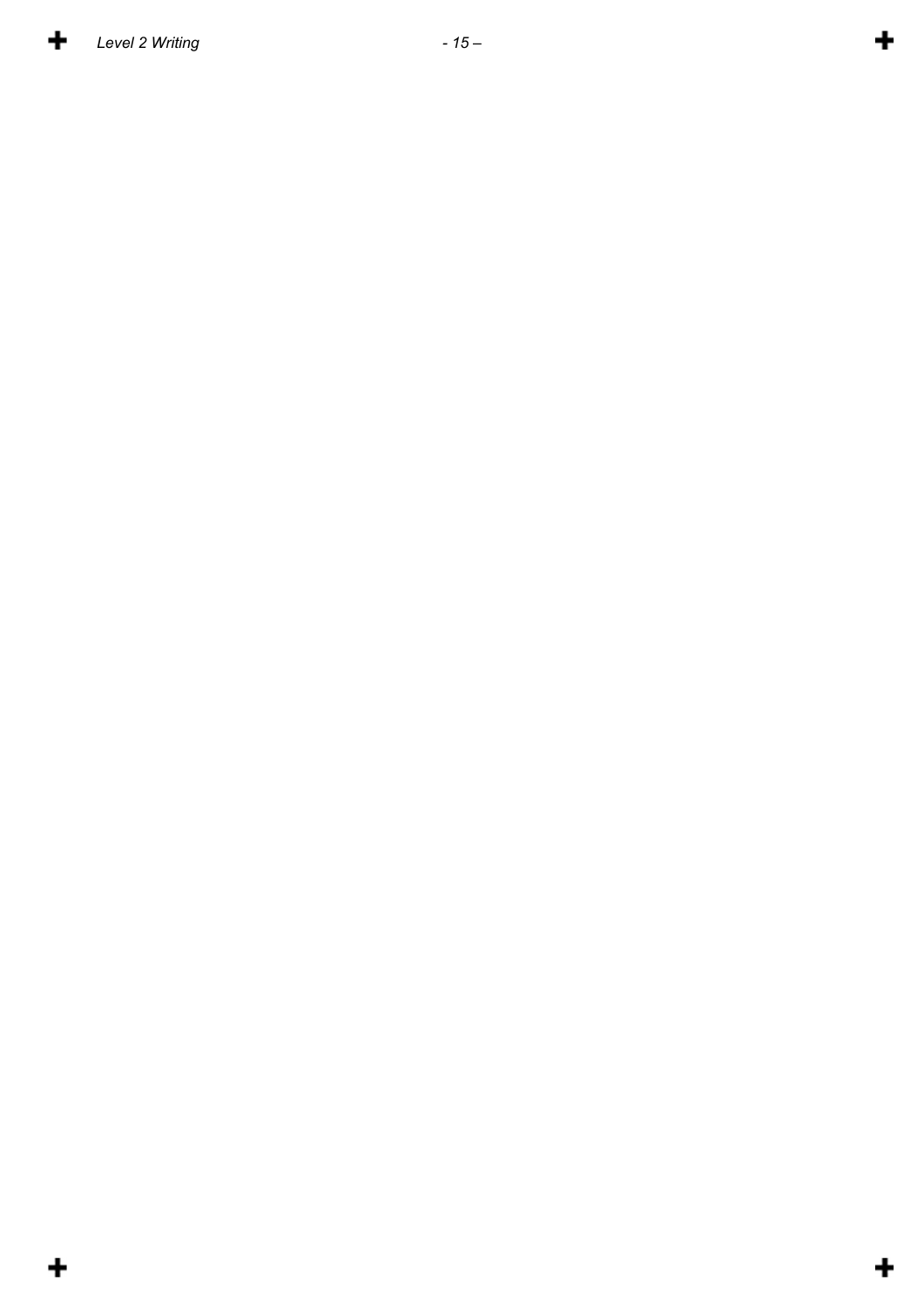

÷

٠

End of Assessment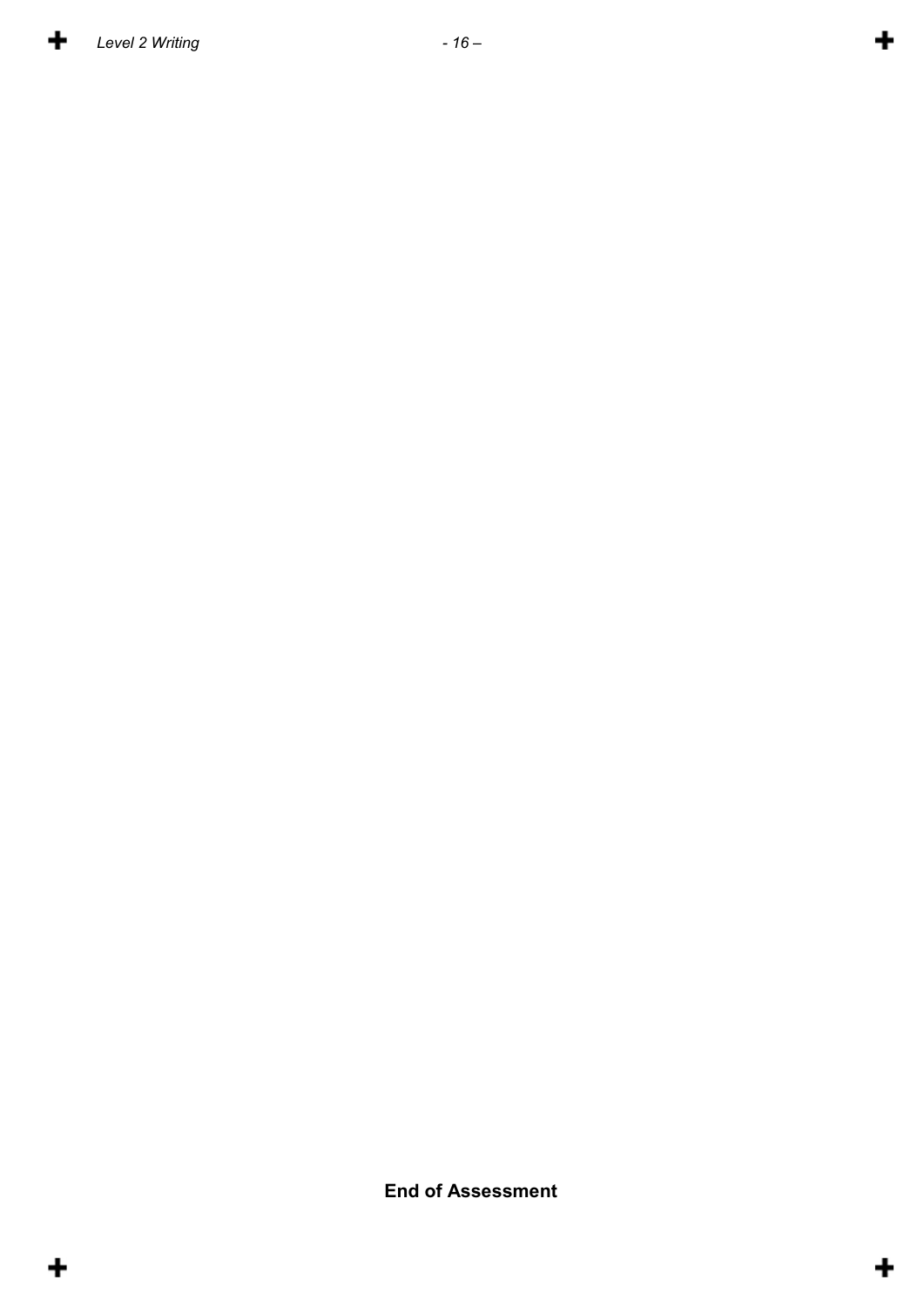٠

÷

Published by City & Guilds 5-6 Giltspur Street London EC1A 9DE T +44 (0)844 543 0000 F +44 (0)20 7294 2413 www.cityandguilds.com

City & Guilds is a registered charity established to promote education and training